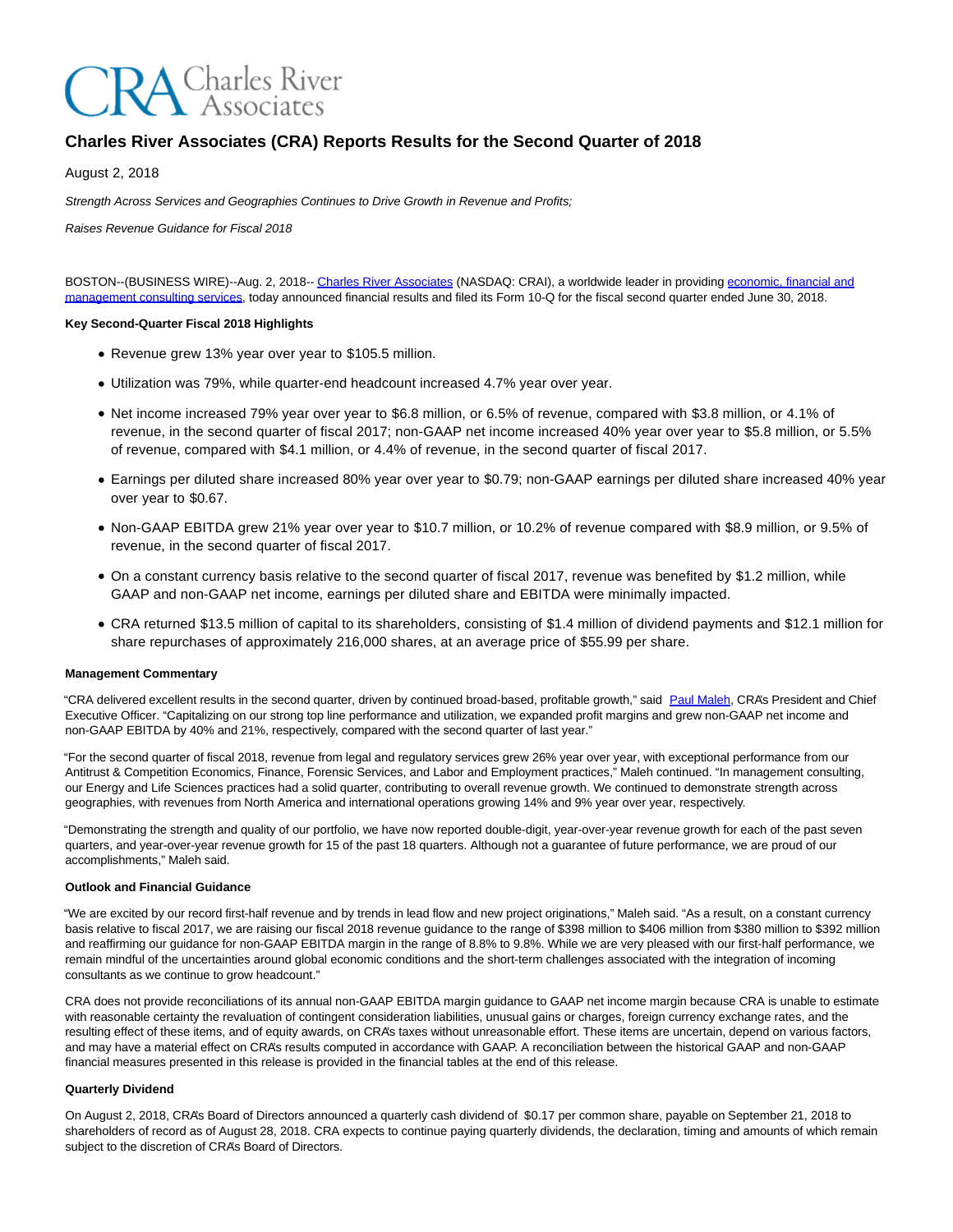#### **Conference Call Information and Prepared CFO Remarks**

CRA will host a conference call today at 10:00 a.m. ET to discuss its second-quarter 2018 financial results. To listen to the live call, please visit the ["Investor Relations"](http://cts.businesswire.com/ct/CT?id=smartlink&url=https%3A%2F%2Fcrainternationalinc.gcs-web.com%2Finvestor-overview&esheet=51846950&newsitemid=20180802005412&lan=en-US&anchor=Investor+Relations&index=4&md5=a7ae4e6dab125b85274e7960af8512b7) section of CRA's website at [http://www.crai.com,](http://cts.businesswire.com/ct/CT?id=smartlink&url=http%3A%2F%2Fwww.crai.com%2FDefault.aspx&esheet=51846950&newsitemid=20180802005412&lan=en-US&anchor=http%3A%2F%2Fwww.crai.com&index=5&md5=8f0c15f47d52f4aa3e413b406b1404d0) or dial (877) 709-8155 or (201) 689-8881. A[n archived v](http://cts.businesswire.com/ct/CT?id=smartlink&url=https%3A%2F%2Fcrainternationalinc.gcs-web.com%2Fevents%2Fevent-details%2Fq2-2018-charles-river-associates-earnings-conference-call&esheet=51846950&newsitemid=20180802005412&lan=en-US&anchor=archived&index=6&md5=e64814a56ea6541e00ce8e54886cce09)ersion of the webcast will be available on CRA's website for one year.

In combination with this press release, CRA has posted prepared remarks by its CFO Chad Holmes under ["Conference Call Materials"](http://cts.businesswire.com/ct/CT?id=smartlink&url=https%3A%2F%2Fcrainternationalinc.gcs-web.com%2Ffinancial-information%2Fquarterly-results&esheet=51846950&newsitemid=20180802005412&lan=en-US&anchor=Conference+Call+Materials&index=7&md5=1bb5445b6c0d57e1579af5baf4e24c2c) in the " [Investor](http://cts.businesswire.com/ct/CT?id=smartlink&url=https%3A%2F%2Fcrainternationalinc.gcs-web.com%2Finvestor-overview&esheet=51846950&newsitemid=20180802005412&lan=en-US&anchor=Investor+Relations&index=8&md5=47df85553d5311b65bfcb1422adcc4c7) Relations" section on CRA's website at [http://www.crai.com.](http://cts.businesswire.com/ct/CT?id=smartlink&url=http%3A%2F%2Fwww.crai.com%2FDefault.aspx&esheet=51846950&newsitemid=20180802005412&lan=en-US&anchor=http%3A%2F%2Fwww.crai.com&index=9&md5=cf736400390575624b1ec92f274c42b3) These remarks are offered to provide the investment community with additional background on CRA's financial results prior to the start of the conference call.

# **About Charles River Associates (CRA)**

Charles River Associates® is a global consulting firm specializing in [economic, financial, and management consulting services.](http://cts.businesswire.com/ct/CT?id=smartlink&url=http%3A%2F%2Fwww.crai.com%2F&esheet=51846950&newsitemid=20180802005412&lan=en-US&anchor=economic%2C+financial%2C+and+management+consulting+services&index=10&md5=d4d531f07719ff0d8463b0eb4f4b78ca) CRA advises clients on economic and financial matters pertaining to litigation and regulatory proceedings, and guides corporations through critical business strategy and performance-related issues. Since 1965, clients have engaged CRA for its unique combination of functional expertise and industry knowledge, and for its objective solutions to complex problems. Headquartered in Boston, CRA has offices throughout the world. Detailed information about Charles River Associates, a registered trade name of CRA International, Inc., is available at [www.crai.com.](http://cts.businesswire.com/ct/CT?id=smartlink&url=http%3A%2F%2Fwww.crai.com&esheet=51846950&newsitemid=20180802005412&lan=en-US&anchor=www.crai.com&index=11&md5=d8ab99684a066e91b6a59c64a58e2191) Follow us o[n LinkedIn,](http://cts.businesswire.com/ct/CT?id=smartlink&url=https%3A%2F%2Fwww.linkedin.com%2Fcompany%2Fcharles-river-associates&esheet=51846950&newsitemid=20180802005412&lan=en-US&anchor=LinkedIn&index=12&md5=b68421dfcf2a496721851a799d3ad553) [Twitter,](http://cts.businesswire.com/ct/CT?id=smartlink&url=https%3A%2F%2Ftwitter.com%2FNews_CRA&esheet=51846950&newsitemid=20180802005412&lan=en-US&anchor=Twitter&index=13&md5=cb5aded19081a261f4555a91344186ec) and [Facebook.](http://cts.businesswire.com/ct/CT?id=smartlink&url=https%3A%2F%2Fwww.facebook.com%2FCharlesRiverAssociates&esheet=51846950&newsitemid=20180802005412&lan=en-US&anchor=Facebook&index=14&md5=10481207a5af0cd5f28c12a994c755cd)

# **NON-GAAP FINANCIAL MEASURES**

In this release, CRA has supplemented the presentation of its financial results calculated in accordance with U.S. generally accepted accounting principles or "GAAP" with financial measures that were not calculated in accordance with GAAP. CRA believes that the non-GAAP financial measures described below are important to management and investors because these measures are more indicative of CRA's ongoing operating results and financial condition.

The adjustments made to the financial measures identified in this release as "non-GAAP" are as follows: for all periods presented, CRA has excluded certain non-cash adjustments relating principally to valuation changes in contingent consideration; for the year to date period ending June 30, 2018, CRA has also excluded net costs related to a lease recapture; for the second quarter of fiscal 2018 and the year to date period ended June 30, 2018, CRA has also excluded the impact of the Tax Cuts and Jobs Act; and for the second quarter of fiscal 2017 and the year to date period ended July 1, 2017, CRA has also excluded the results of its GNU subsidiary which sold substantially all of its assets in April 2016, and impairments on certain intangible assets. This release also presents certain current fiscal period financial measures on a "constant currency" basis in order to isolate the effect that foreign currency exchange rate fluctuations can have on CRA's financial results. These constant currency measures are determined by recalculating the current fiscal period local currency financial measure using the specified corresponding prior fiscal period's foreign exchange rates. Finally, this release also presents the non-GAAP financial metric EBITDA. In addition to supplementing its understanding and evaluation of CRA's performance, these non-GAAP measures are used by CRA in its budgeting process, and the non-GAAP adjustments described above are made to the performance criteria for some of CRA's performance-based compensation.

All of the non-GAAP financial measures referred to above should be considered in conjunction with, and not as a substitute for, the GAAP financial information presented in this release. EBITDA and the financial measures identified in this release as "non-GAAP" are reconciled to their GAAP comparable measures in the financial tables appended to the end of this press release. In evaluating these non-GAAP financial measures, note that the non-GAAP financial measures used by CRA may be calculated differently from, and therefore may not be comparable to, similarly titled measures used by other companies.

# **SAFE HARBOR STATEMENT**

Statements in this press release concerning our future business, operating results and financial condition, including those concerning guidance on future revenue and non-GAAP EBITDA margin, the continuation of any trend, our expectations regarding the payment of any future quarterly dividends, and statements using the terms "expect," "encouraged," or similar expressions, are "forward-looking" statements as defined in Section 21 of the Exchange Act. These statements are based upon our current expectations and various underlying assumptions. Although we believe there is a reasonable basis for these statements and assumptions, and these statements are expressed in good faith, these statements are subject to a number of additional factors and uncertainties. Our actual revenue and non-GAAP EBITDA margin in fiscal 2018 on a constant currency basis relative to fiscal 2017 could differ materially from the guidance presented herein, and our actual performance and results may differ materially from the performance and results contained in or implied by the other forward-looking statements made herein, due to many important factors. These factors include, but are not limited to, the possibility that the demand for our services may decline as a result of changes in general and industry specific economic conditions; the timing of engagements for our services; the effects of competitive services and pricing; our ability to attract and retain key employee or non-employee experts; the inability to integrate and utilize existing consultants and personnel; the decline or reduction in project work or activity; global economic conditions including less stable political and economic environments; foreign currency exchange rate fluctuations; unanticipated expenses and liabilities; risks inherent in international operations; changes in tax law or accounting standards, rules, and regulations; our ability to collect on forgivable loans should any become due; and professional and other legal liability or settlements. Additional risks and uncertainties are discussed in our periodic filings with the Securities and Exchange Commission under the heading "Risk Factors." The inclusion of such forward-looking information should not be regarded as our representation that the future events, plans, or expectations contemplated will be achieved. We undertake no obligation to update any forward-looking statements after the date of this press release, and we do not intend to do so.

# **CRA INTERNATIONAL, INC.**

# **UNAUDITED CONDENSED CONSOLIDATED STATEMENTS OF OPERATIONS INCLUDING A RECONCILIATION TO NON-GAAP RESULTS FOR THE QUARTER ENDED JUNE 30, 2018 COMPARED TO THE QUARTER ENDED JULY 1, 2017 (In thousands, except per share data)**

|                    |             | Quarter Ended June 30, 2018 |                 |                 | Quarter Ended July 1, 2017 |                    |                    |                 |                 |  |  |  |  |
|--------------------|-------------|-----------------------------|-----------------|-----------------|----------------------------|--------------------|--------------------|-----------------|-----------------|--|--|--|--|
| <b>Adjustments</b> |             |                             |                 |                 |                            | <b>Adjustments</b> |                    |                 |                 |  |  |  |  |
|                    | <b>GAAP</b> | to                          |                 | <b>Non-GAAP</b> |                            | <b>GAAP</b>        | to                 |                 | <b>Non-GAAP</b> |  |  |  |  |
| <b>GAAP</b>        | % of        | <b>GAAP</b>                 | <b>Non-GAAP</b> | % of            | <b>GAAP</b>                | % of               | <b>GAAP</b>        | <b>Non-GAAP</b> | % of            |  |  |  |  |
| <b>Results</b>     | Revenues    | Results (1)                 | <b>Results</b>  | Revenues        | Results                    | Revenues           | <b>Results</b> (2) | Results         | <b>Revenues</b> |  |  |  |  |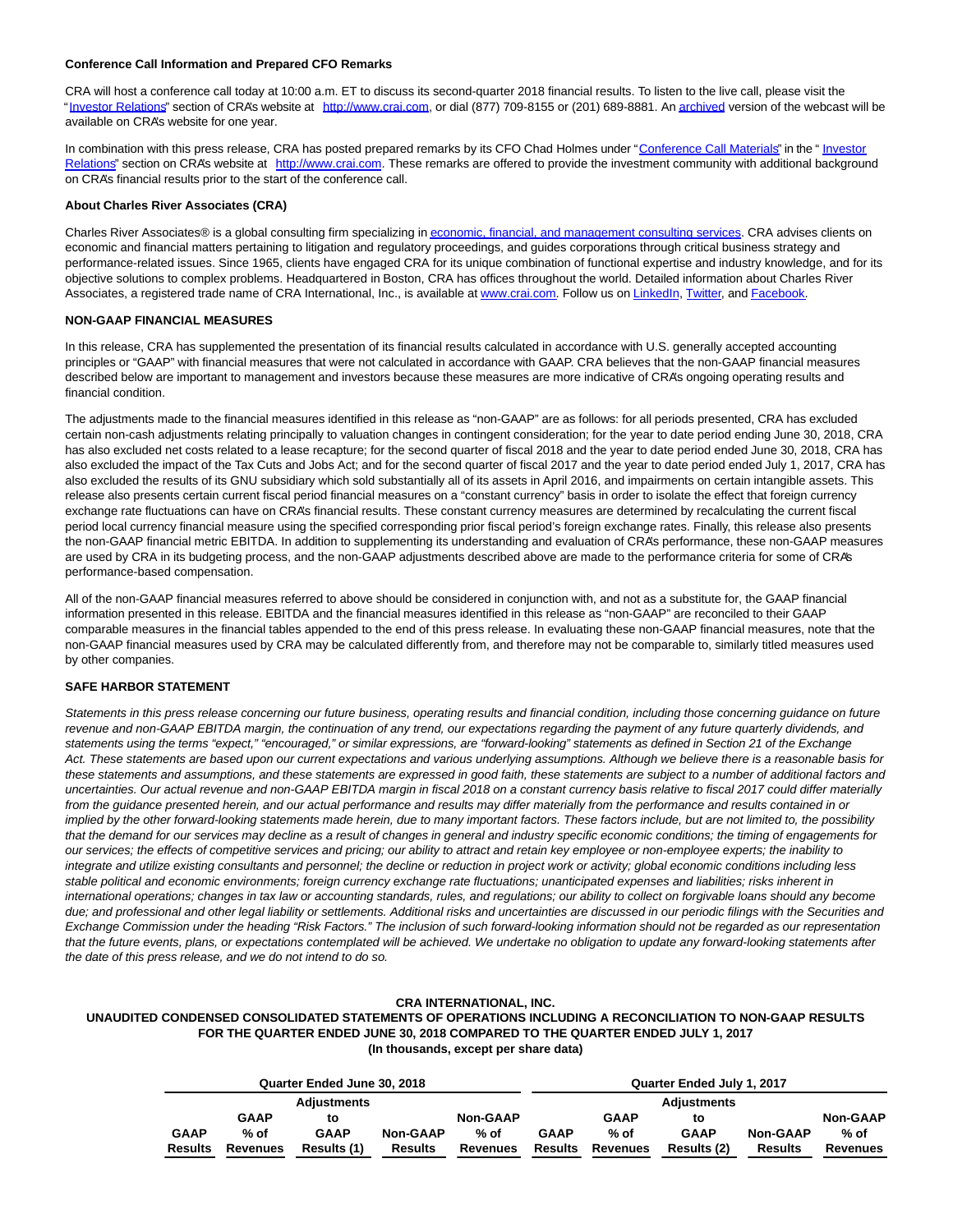| Revenues<br>Cost of<br>services<br>(exclusive of<br>depreciation                   | \$105,538              | 100.0% | \$      | \$ | 105,538 | 100.0% | \$93,563  | 100.0%  | \$                           | \$<br>93,563 | 100.0%  |
|------------------------------------------------------------------------------------|------------------------|--------|---------|----|---------|--------|-----------|---------|------------------------------|--------------|---------|
| and<br>amortization)<br>Selling,<br>general and                                    | 69,705                 | 66.0%  | (1,739) |    | 71,444  | 67.7%  | 65,220    | 69.7%   | 297                          | 64,923       | 69.4%   |
| administrative<br>expenses<br>Depreciation                                         | 23,739                 | 22.5%  |         |    | 23,739  | 22.5%  | 20,259    | 21.7%   | 562                          | 19,697       | 21.1%   |
| and                                                                                |                        |        |         |    |         |        |           |         |                              |              |         |
| amortization                                                                       | 2,433                  | 2.3%   |         |    | 2,433   | 2.3%   | 2,236     | 2.4%    | $\qquad \qquad \blacksquare$ | 2,236        | 2.4%    |
| Income (loss)<br>from                                                              |                        |        |         |    |         |        |           |         |                              |              |         |
| operations                                                                         | 9,661                  | 9.2%   | 1,739   |    | 7,922   | 7.5%   | 5,848     | 6.3%    | (859)                        | 6,707        | 7.2%    |
| Interest and<br>other income                                                       |                        |        |         |    |         |        |           |         |                              |              |         |
| (expense), net                                                                     | 76                     | 0.1%   |         |    | 76      | 0.1%   | 71        | 0.1%    | 250                          | (179)        | $-0.2%$ |
| Income (loss)<br>before<br>provision for<br>income taxes                           |                        |        |         |    |         |        |           |         |                              |              |         |
| and<br>noncontrolling                                                              |                        |        |         |    |         |        |           |         |                              |              |         |
| interest                                                                           | 9,737                  | 9.2%   | 1,739   |    | 7,998   | 7.6%   | 5,919     | 6.3%    | (609)                        | 6,528        | 7.0%    |
| Provision for<br>income taxes                                                      | 2,898                  | 2.7%   | (701)   |    | 2,197   | 2.1%   | 2,012     | $-2.2%$ | 383                          | 2,395        | $-2.6%$ |
| Net income<br>(loss)<br>Net (income)                                               | 6,839                  | 6.5%   | 1,038   |    | 5,801   | 5.5%   | 3,907     | 4.2%    | (226)                        | 4,133        | 4.4%    |
| loss<br>attributable to<br>noncontrolling<br>interests, net<br>of tax              |                        | 0.0%   |         |    |         | 0.0%   | (94)      | $-0.1%$ | (94)                         |              | 0.0%    |
| Net income<br>(loss)<br>attributable to<br><b>CRA</b>                              |                        |        |         |    |         |        |           |         |                              |              |         |
| International,<br>Inc.                                                             | $\mathcal{L}$<br>6,839 | 6.5%   | 1,038   |    | 5,801   | 5.5%   | 3,813     | 4.1%    | (320)                        | 4,133        | 4.4%    |
| Net Income<br>per share<br>attributable to<br><b>CRA</b><br>International,<br>Inc. |                        |        |         |    |         |        |           |         |                              |              |         |
| Basic                                                                              | \$<br>0.84             |        |         | \$ | 0.72    |        | 0.45<br>S |         |                              | \$<br>0.49   |         |
| <b>Diluted</b>                                                                     | \$<br>0.79             |        |         | \$ | 0.67    |        | \$0.44    |         |                              | \$<br>0.48   |         |
| Weighted<br>average<br>number of<br>shares<br>outstanding:                         |                        |        |         |    |         |        |           |         |                              |              |         |
| <b>Basic</b>                                                                       | 8,053                  |        |         |    | 8,053   |        | 8,428     |         |                              | 8,428        |         |
| Diluted                                                                            | 8,550                  |        |         |    | 8,550   |        | 8,618     |         |                              | 8,618        |         |

(1) These adjustments relate principally to valuation changes in contingent consideration and the additional transition effects in connection with the Tax Cuts and Jobs Act ("Tax Act").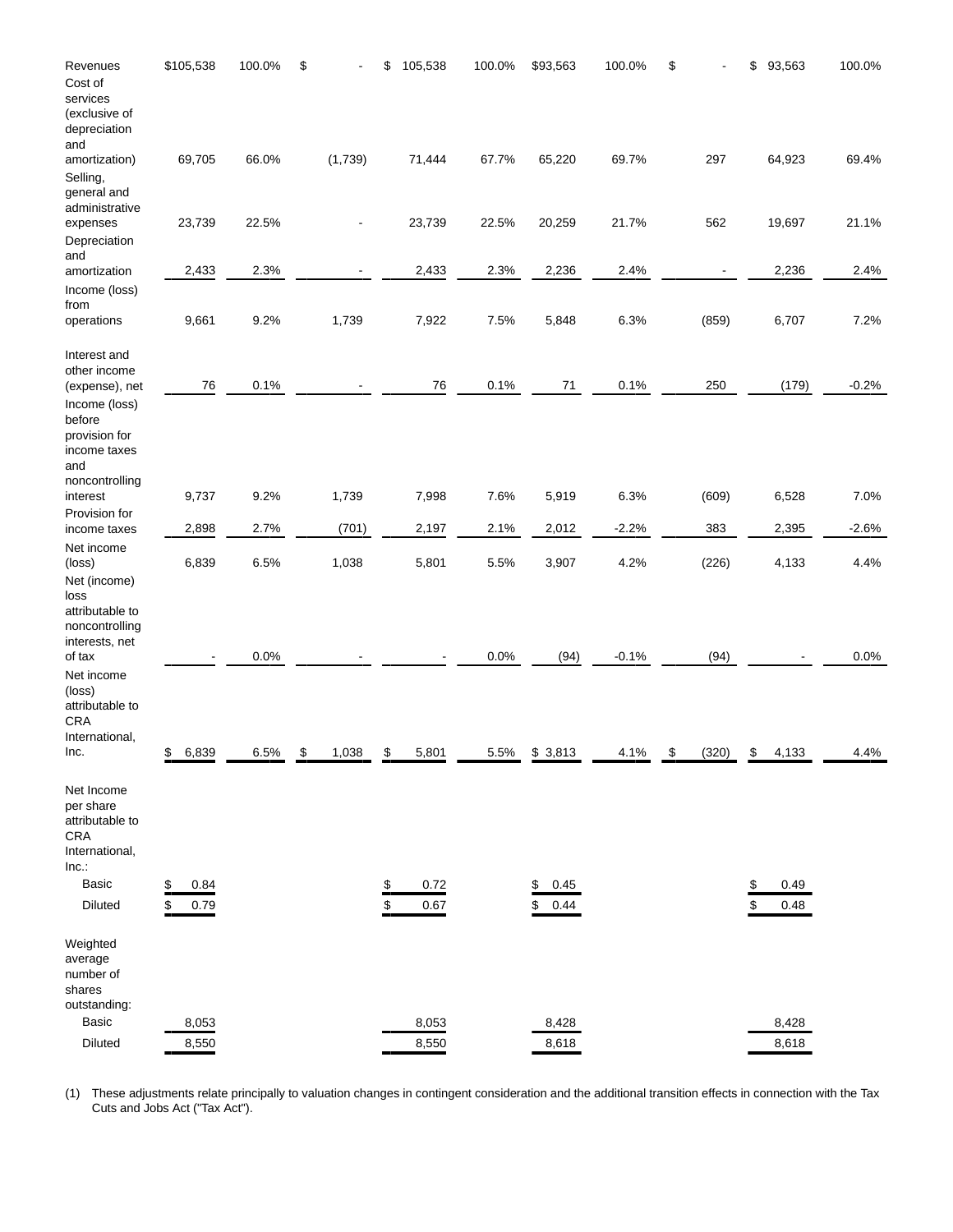(2) These adjustments include activity related to GNU123 Liquidating Corporation ("GNU"), formerly known as CRA's majority owned subsidiary "NeuCo". In April 2016, substantially all of GNU's assets were sold. In addition, these adjustments also include impairments on certain intangible assets and revaluation changes of contingent consideration liabilities associated with prior acquisitions.

# **CRA INTERNATIONAL, INC.**

# **UNAUDITED CONDENSED CONSOLIDATED STATEMENTS OF OPERATIONS INCLUDING A RECONCILIATION TO NON-GAAP RESULTS FOR THE YEAR-TO-DATE PERIOD ENDED JUNE 30, 2018 COMPARED TO THE YEAR-TO-DATE PERIOD ENDED JULY 1, 2017 (In thousands, except per share data)**

|                                                                                                        |                               |                                          | Year-to-Date Period Ended June 30, 2018                |                                   | Year-to-Date Period Ended July 1, 2017       |                               |                                 |                                                        |                                   |                                              |  |  |  |
|--------------------------------------------------------------------------------------------------------|-------------------------------|------------------------------------------|--------------------------------------------------------|-----------------------------------|----------------------------------------------|-------------------------------|---------------------------------|--------------------------------------------------------|-----------------------------------|----------------------------------------------|--|--|--|
|                                                                                                        | <b>GAAP</b><br><b>Results</b> | <b>GAAP</b><br>$%$ of<br><b>Revenues</b> | <b>Adjustments</b><br>to<br><b>GAAP</b><br>Results (1) | <b>Non-GAAP</b><br><b>Results</b> | <b>Non-GAAP</b><br>$%$ of<br><b>Revenues</b> | <b>GAAP</b><br><b>Results</b> | <b>GAAP</b><br>% of<br>Revenues | <b>Adjustments</b><br>to<br><b>GAAP</b><br>Results (2) | <b>Non-GAAP</b><br><b>Results</b> | <b>Non-GAAP</b><br>$%$ of<br><b>Revenues</b> |  |  |  |
| Revenues<br>Cost of<br>services<br>(exclusive of<br>depreciation                                       | \$205,014                     | 100.0%                                   | \$                                                     | \$ 205,014                        | 100.0%                                       | \$181,734                     | 100.0%                          | \$                                                     | \$181,734                         | 100.0%                                       |  |  |  |
| and<br>amortization)<br>Selling,<br>general and<br>administrative                                      | 139,096                       | 67.8%                                    | (1,846)                                                | 140,942                           | 68.7%                                        | 127,801                       | 70.3%                           | 297                                                    | 127,504                           | 70.2%                                        |  |  |  |
| expenses<br>Depreciation<br>and                                                                        | 45,389                        | 22.1%                                    | 555                                                    | 44,834                            | 21.9%                                        | 38,975                        | 21.4%                           | 614                                                    | 38,361                            | 21.1%                                        |  |  |  |
| amortization<br>Income (loss)<br>from                                                                  | 4,664                         | 2.3%                                     |                                                        | 4,664                             | 2.3%                                         | 4,199                         | 2.3%                            |                                                        | 4,199                             | 2.3%                                         |  |  |  |
| operations<br>Interest and<br>other income                                                             | 15,865                        | 7.7%                                     | 1,291                                                  | 14,574                            | 7.1%                                         | 10,759                        | 5.9%                            | (911)                                                  | 11,670                            | 6.4%                                         |  |  |  |
| (expense),<br>net<br>Income (loss)<br>before<br>provision for<br>income taxes<br>and<br>noncontrolling | (202)                         | $-0.1%$                                  |                                                        | (202)                             | $-0.1%$                                      | (232)                         | $-0.1%$                         | 250                                                    | (482)                             | $-0.3%$                                      |  |  |  |
| interest<br>Provision for                                                                              | 15,663                        | 7.6%                                     | 1,291                                                  | 14,372                            | 7.0%                                         | 10,527                        | 5.8%                            | (661)                                                  | 11,188                            | 6.2%                                         |  |  |  |
| income taxes<br>Net income<br>(loss)<br>Net (income)<br>loss                                           | 3,938<br>11,725               | 1.9%<br>5.7%                             | (633)<br>658                                           | 3,305<br>11,067                   | 1.6%<br>5.4%                                 | 3,790<br>6,737                | $-2.1%$<br>3.7%                 | 383<br>(278)                                           | 4,173<br>7,015                    | $-2.3%$<br>3.9%                              |  |  |  |
| attributable to<br>noncontrolling<br>interests, net<br>of tax                                          |                               | 0.0%                                     |                                                        |                                   | 0.0%                                         | (71)                          | 0.0%                            | (71)                                                   |                                   | 0.0%                                         |  |  |  |
| Net income<br>(loss)<br>attributable to<br><b>CRA</b><br>International,<br>Inc.                        | \$11,725                      | 5.7%                                     | \$<br>658                                              | 11,067<br>\$                      | 5.4%                                         | \$<br>6,666                   | 3.7%                            | \$<br>(349)                                            | 7,015<br>\$                       | 3.9%                                         |  |  |  |
| Net Income<br>per share<br>attributable to<br>CRA                                                      |                               |                                          |                                                        |                                   |                                              |                               |                                 |                                                        |                                   |                                              |  |  |  |

International,

Inc.: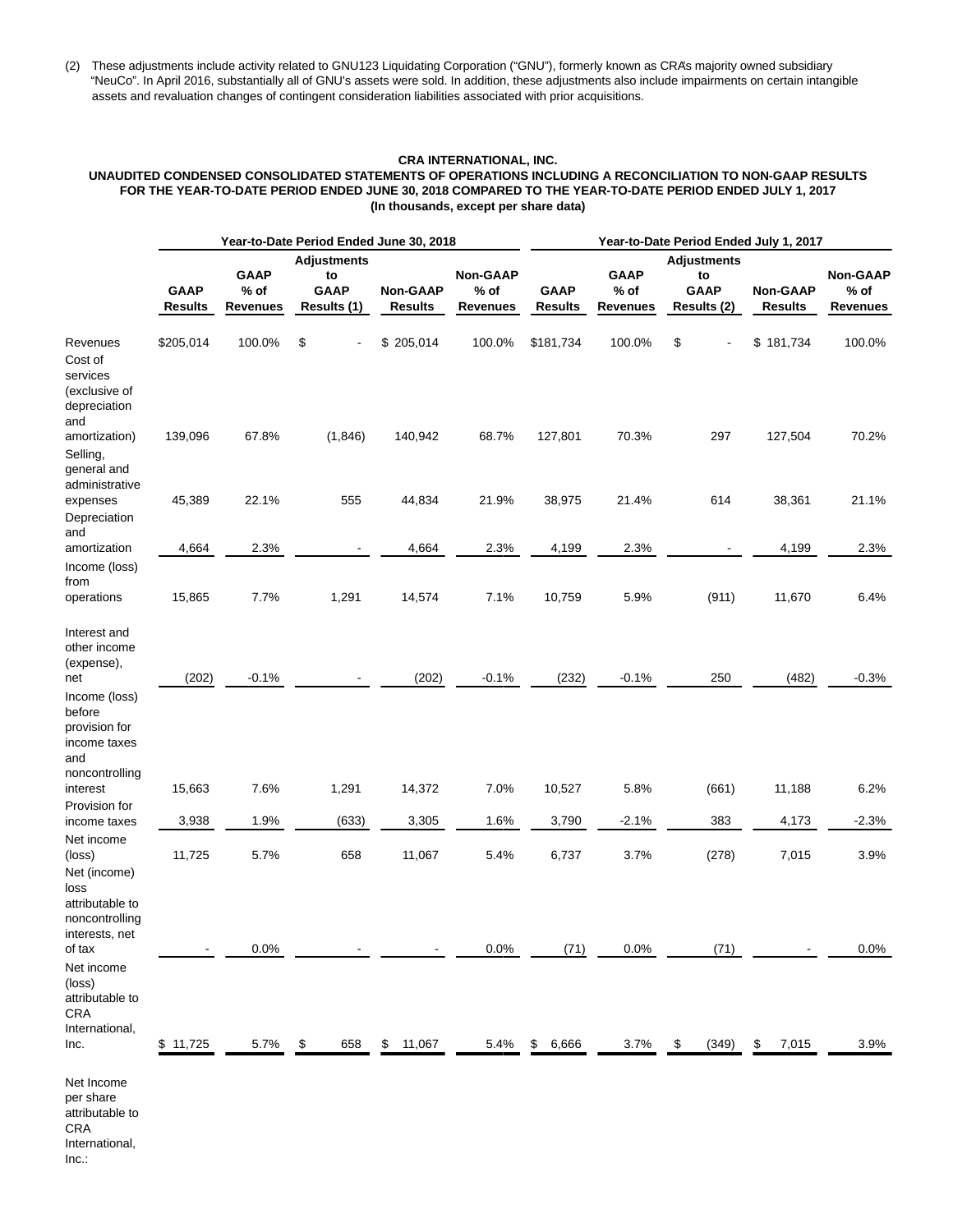| <b>Basic</b>                                               | J | 1.43  | Φ | 1.35  | \$<br>0.79 | \$<br>0.83 |
|------------------------------------------------------------|---|-------|---|-------|------------|------------|
| <b>Diluted</b>                                             |   | 1.35  |   | 1.27  | 0.77       | 0.81       |
| Weighted<br>average<br>number of<br>shares<br>outstanding: |   |       |   |       |            |            |
| Basic                                                      |   | 8,169 |   | 8,169 | 8,423      | 8,423      |
| <b>Diluted</b>                                             |   | 8,649 |   | 8,649 | 8,619      | 8,619      |

(1) These adjustments relate principally to valuation changes in contingent consideration, net costs related to a lease recapture, and the additional transition effects in connection with the Tax Cuts and Jobs Act ("Tax Act").

(2) These adjustments include activity related to GNU123 Liquidating Corporation ("GNU"), formerly known as CRA's majority owned subsidiary "NeuCo". In April 2016, substantially all of GNU's assets were sold. In addition, these adjustments also include impairments on certain intangible assets and revaluation changes of contingent consideration liabilities associated with prior acquisitions.

# **CRA INTERNATIONAL, INC. UNAUDITED NON-GAAP EBITDA AND RECONCILIATION TO NET INCOME FOR THE FISCAL QUARTER AND YEAR-TO-DATE PERIOD ENDED JUNE 30, 2018 COMPARED TO THE FISCAL QUARTER AND YEAR-TO-DATE PERIOD ENDED JULY 1, 2017 (In thousands)**

|                                                                                                                                                    | Quarter Ended June 30, 2018 |              |                                          |    |                                                        |    |                 |                                       |    | Quarter Ended July 1, 2017 |                                          |    |                                                        |    |                 |                                              |  |  |
|----------------------------------------------------------------------------------------------------------------------------------------------------|-----------------------------|--------------|------------------------------------------|----|--------------------------------------------------------|----|-----------------|---------------------------------------|----|----------------------------|------------------------------------------|----|--------------------------------------------------------|----|-----------------|----------------------------------------------|--|--|
|                                                                                                                                                    | <b>GAAP</b>                 |              | <b>GAAP</b><br>$%$ of<br><b>Revenues</b> |    | <b>Adjustments</b><br>to<br><b>GAAP</b><br>Results (1) |    | <b>Non-GAAP</b> | Non-GAAP<br>$%$ of<br><b>Revenues</b> |    | <b>GAAP</b>                | <b>GAAP</b><br>$%$ of<br><b>Revenues</b> |    | <b>Adjustments</b><br>to<br><b>GAAP</b><br>Results (3) |    | <b>Non-GAAP</b> | <b>Non-GAAP</b><br>$%$ of<br><b>Revenues</b> |  |  |
| Revenues                                                                                                                                           | \$105,538                   |              | 100.0%                                   | \$ |                                                        | \$ | 105,538         | 100.0%                                |    | \$93,563                   | 100.0%                                   | \$ |                                                        | \$ | 93,563          | 100.0%                                       |  |  |
| Net income (loss)<br>attributable to CRA<br>International, Inc.<br>Net income (loss)<br>attributable to<br>noncontrolling<br>interests, net of tax | \$                          | 6,839        | 6.5%<br>0.0%                             | \$ | 1,038                                                  | \$ | 5,801           | 5.5%<br>0.0%                          | \$ | 3,813<br>94                | 4.1%<br>0.1%                             | \$ | (320)<br>94                                            | \$ | 4,133           | 4.4%<br>$0.0\%$                              |  |  |
| Net income (loss)                                                                                                                                  |                             | 6,839        | 6.5%                                     |    | 1,038                                                  |    | 5,801           | 5.5%                                  |    | 3,907                      | 4.2%                                     |    | (226)                                                  |    | 4,133           | 4.4%                                         |  |  |
| Interest expense,<br>net<br>Provision for<br>income taxes                                                                                          |                             | 301<br>2,898 | 0.3%<br>2.7%                             |    | 701                                                    |    | 301<br>2,197    | 0.3%<br>2.1%                          |    | 133<br>2,012               | 0.1%<br>2.2%                             |    | (383)                                                  |    | 133<br>2,395    | 0.1%<br>2.6%                                 |  |  |
| Depreciation and<br>amortization                                                                                                                   |                             | 2,433        | 2.3%                                     |    |                                                        |    | 2,433           | 2.3%                                  |    | 2,236                      | 2.4%                                     |    |                                                        |    | 2,236           | 2.4%                                         |  |  |
| <b>EBITDA</b>                                                                                                                                      | \$12,471                    |              | 11.8%                                    | \$ | 1,739                                                  | \$ | 10,732          | 10.2%                                 | \$ | 8,288                      | 8.9%                                     | \$ | (609)                                                  | \$ | 8,897           | 9.5%                                         |  |  |

|                                                                                                         |             | Year-to-Date Period Ended June 30, 2018  |                                                        |     |    |                 |                                            | Year-to-Date Period Ended July 1, 2017 |             |                                          |    |                                                        |     |                 |                                       |  |
|---------------------------------------------------------------------------------------------------------|-------------|------------------------------------------|--------------------------------------------------------|-----|----|-----------------|--------------------------------------------|----------------------------------------|-------------|------------------------------------------|----|--------------------------------------------------------|-----|-----------------|---------------------------------------|--|
|                                                                                                         | <b>GAAP</b> | <b>GAAP</b><br>$%$ of<br><b>Revenues</b> | <b>Adjustments</b><br>to<br><b>GAAP</b><br>Results (2) |     |    | <b>Non-GAAP</b> | <b>Non-GAAP</b><br>% of<br><b>Revenues</b> |                                        | <b>GAAP</b> | <b>GAAP</b><br>$%$ of<br><b>Revenues</b> |    | <b>Adjustments</b><br>to<br><b>GAAP</b><br>Results (3) |     | <b>Non-GAAP</b> | <b>Non-GAAP</b><br>$%$ of<br>Revenues |  |
| Revenues                                                                                                | \$205,014   | 100.0%                                   | S                                                      | ۰.  | S  | 205,014         | 100.0%                                     |                                        | \$181,734   | 100.0%                                   | \$ |                                                        | \$. | 181,734         | 100.0%                                |  |
| Net income (loss)<br>attributable to CRA<br>International, Inc.<br>Net income (loss)<br>attributable to | \$11.725    | 5.7%                                     | \$                                                     | 658 | \$ | 11,067          | 5.4%                                       | \$                                     | 6,666       | 3.7%                                     | \$ | (349)                                                  | \$  | 7,015           | 3.9%                                  |  |
| noncontrolling                                                                                          |             | 0.0%                                     |                                                        |     |    |                 | 0.0%                                       |                                        | 71          | 0.0%                                     |    | 71                                                     |     |                 | 0.0%                                  |  |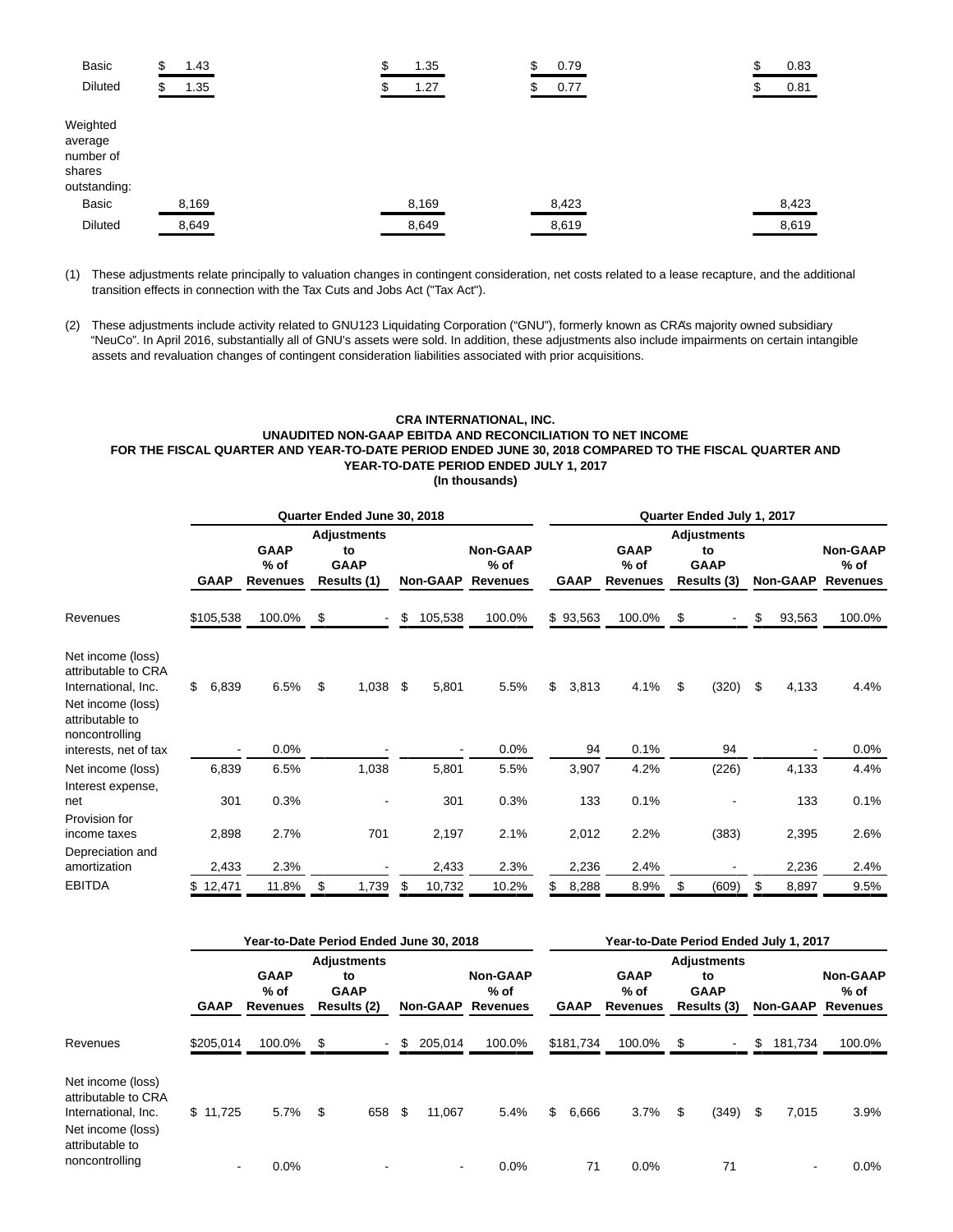| interests, net of tax |        |       |                |        |      |        |      |       |        |      |
|-----------------------|--------|-------|----------------|--------|------|--------|------|-------|--------|------|
| Net income (loss)     | 11.725 | 5.7%  | 658            | 11.067 | 5.4% | 6,737  | 3.7% | (278) | 7,015  | 3.9% |
| Interest expense,     |        |       |                |        |      |        |      |       |        |      |
| net                   | 338    | 0.2%  |                | 338    | 0.2% | 245    | 0.1% |       | 245    | 0.1% |
| Provision for         |        |       |                |        |      |        |      |       |        |      |
| income taxes          | 3.938  | 1.9%  | 633            | 3.305  | 1.6% | 3.790  | 2.1% | (383) | 4,173  | 2.3% |
| Depreciation and      |        |       |                |        |      |        |      |       |        |      |
| amortization          | 4.664  | 2.3%  | $\blacksquare$ | 4.664  | 2.3% | 4.199  | 2.3% |       | 4.199  | 2.3% |
| <b>EBITDA</b>         | 20,665 | 10.1% | 1,291          | 19,374 | 9.5% | 14,971 | 8.2% | (661) | 15,632 | 8.6% |
|                       |        |       |                |        |      |        |      |       |        |      |

(1) These adjustments relate principally to valuation changes in contingent consideration and the additional transition effects in connection with the Tax Cuts and Jobs Act ("Tax Act").

- (2) These adjustments relate principally to valuation changes in contingent consideration, net costs related to a lease recapture, and the additional transition effects in connection with the Tax Cuts and Jobs Act ("Tax Act").
- (3) These adjustments include activity related to GNU123 Liquidating Corporation ("GNU"), formerly known as CRA's majority owned subsidiary "NeuCo". In April 2016, substantially all of GNU's assets were sold. In addition, these adjustments also include impairments on certain intangible assets and revaluation changes of contingent consideration liabilities associated with prior acquisitions.

#### **CRA INTERNATIONAL, INC. UNAUDITED CONDENSED CONSOLIDATED BALANCE SHEETS (In thousands)**

|                                                | <b>June 30,</b><br>2018 | December 30,<br>2017 |
|------------------------------------------------|-------------------------|----------------------|
| <b>Assets</b>                                  |                         |                      |
| Cash and cash equivalents                      | \$<br>9,025             | \$<br>54,035         |
| Accounts receivable and unbilled services, net | 127,162                 | 113,333              |
| Other current assets                           | 17,355                  | 16,913               |
| <b>Total current assets</b>                    | 153,542                 | 184,281              |
| Property and equipment, net                    | 50,780                  | 44,643               |
| Goodwill and intangible assets, net            | 97,187                  | 98,208               |
| Other assets                                   | 44,960                  | 34,625               |
| <b>Total assets</b>                            | \$346,469               | - \$<br>361,757      |
| Liabilities and shareholders' equity           |                         |                      |
| Accounts payable                               | \$22,141                | \$<br>18,473         |
| Accrued expenses                               | 67,702                  | 94,573               |
| Borrowings on revolving line of credit         | 20,789                  |                      |
| Other current liabilities                      | 6,348                   | 8,935                |
| <b>Total current liabilities</b>               | 116,980                 | 121,981              |
| Non-current liabilities                        | 32,931                  | 32,547               |
| <b>Total liabilities</b>                       | 149.911                 | 154,528              |
| Total shareholders' equity                     | 196,558                 | 207,229              |
| Total liabilities and shareholders' equity     | \$346,469               | \$<br>361,757        |

# **CRA INTERNATIONAL, INC. UNAUDITED CONDENSED CONSOLIDATED STATEMENTS OF CASH FLOWS**

(In thousands)

|                                     | <b>Fiscal</b>           | Year-to-Date |                 | <b>Fiscal</b><br>Year-to-Date |
|-------------------------------------|-------------------------|--------------|-----------------|-------------------------------|
|                                     | <b>June 30,</b><br>2018 |              | July 1,<br>2017 |                               |
| Operating activities:<br>Net income | \$                      | 11,725       | \$              | 6,737                         |